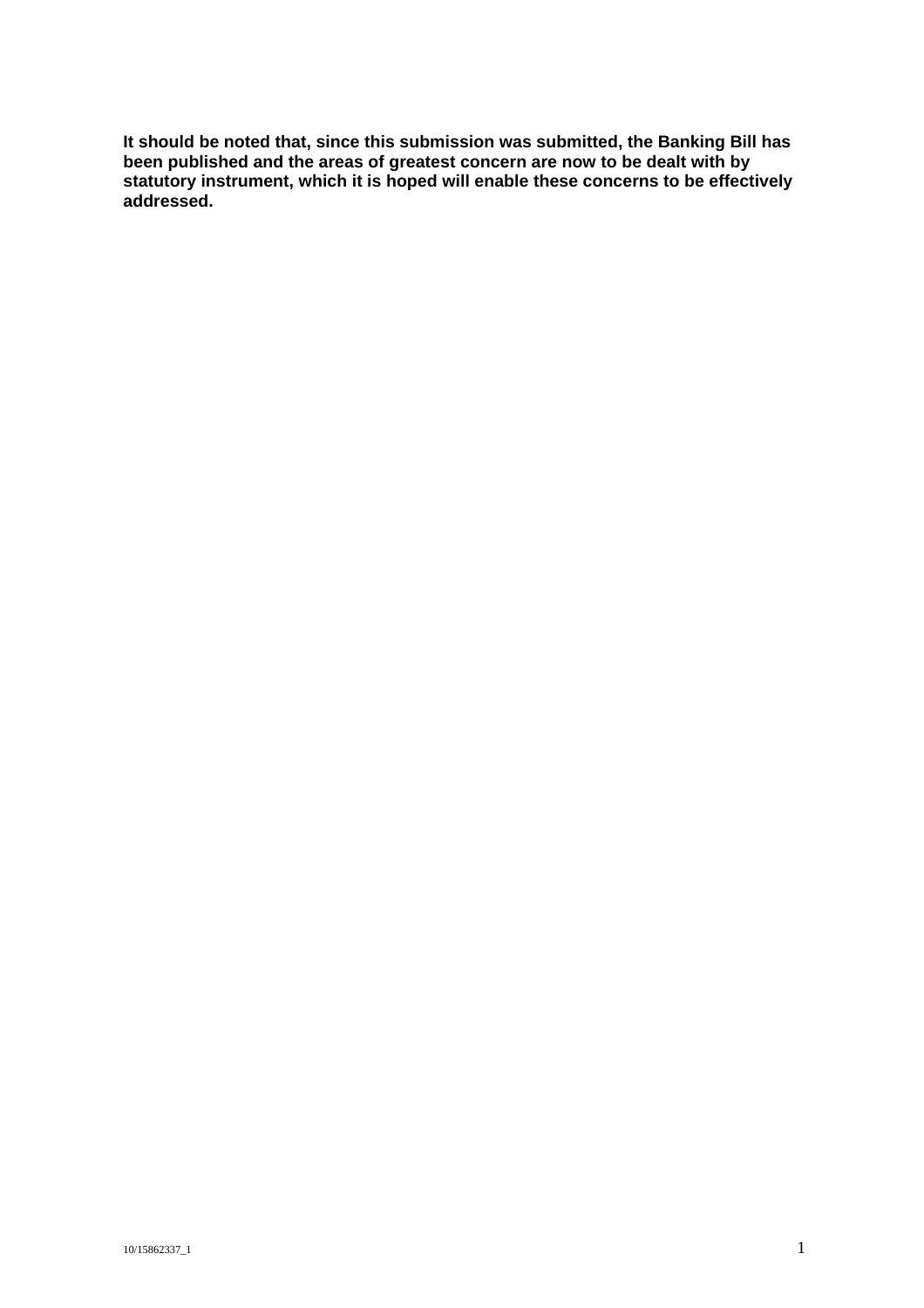Banking Reform consultation responses Banking Reform Team HM Treasury 1 Horse Guards Road London SW1A 2HQ

#### **Banking.reform@hm-treasury.gov.uk**

19<sup>th</sup> September 2008

Dear Sir / Madam

**Response of the Financial Law Committee of the City of London Law Society to the consultation document dated July 2008 entitled Financial Stability and Depositor Protection: Special Resolution Regime (the SRR Consultation Paper)** 

Information about the City of London Law Society and the Committee appears at the end of this paper.

### **General Comments**

We are concerned that the SRR in the form proposed raises issues which potentially are highly prejudicial to the international capital markets and particularly prejudicial to UK Banks and to London as a centre of banking business. It does not appear that any economic impact assessment addressing these concerns has been carried out and it would not, therefore, accord with good legislative practice as we understand it to adopt the proposed legislation in the timescale proposed. We believe that a full economic impact assessment on the Special Resolution Regime (SRR) as presently proposed would indicate that the primary aim of protecting depositors could be achieved without need for legislation in the proposed form and that the proposals would not be helpful to achieving financial stability in the markets in normal conditions, or in the more difficult circumstances in which they might be used.

This is not to distract from the valuable work of the Treasury, the Bank of England and the FSA to improve financial stability and depositor protection, but as regards the proposed SRR we believe that to proceed to legislation at this stage would be counter productive. Our concerns are:

• The fact that the SRR has at its core the potential for interference in existing contractual relations on a vast scale would itself be a source of systemic risk. This is because financial institutions currently are regulated and assess risk on the basis of net exposures. The proposed SRR process creates more uncertainty than does the long-established US system on which it is based.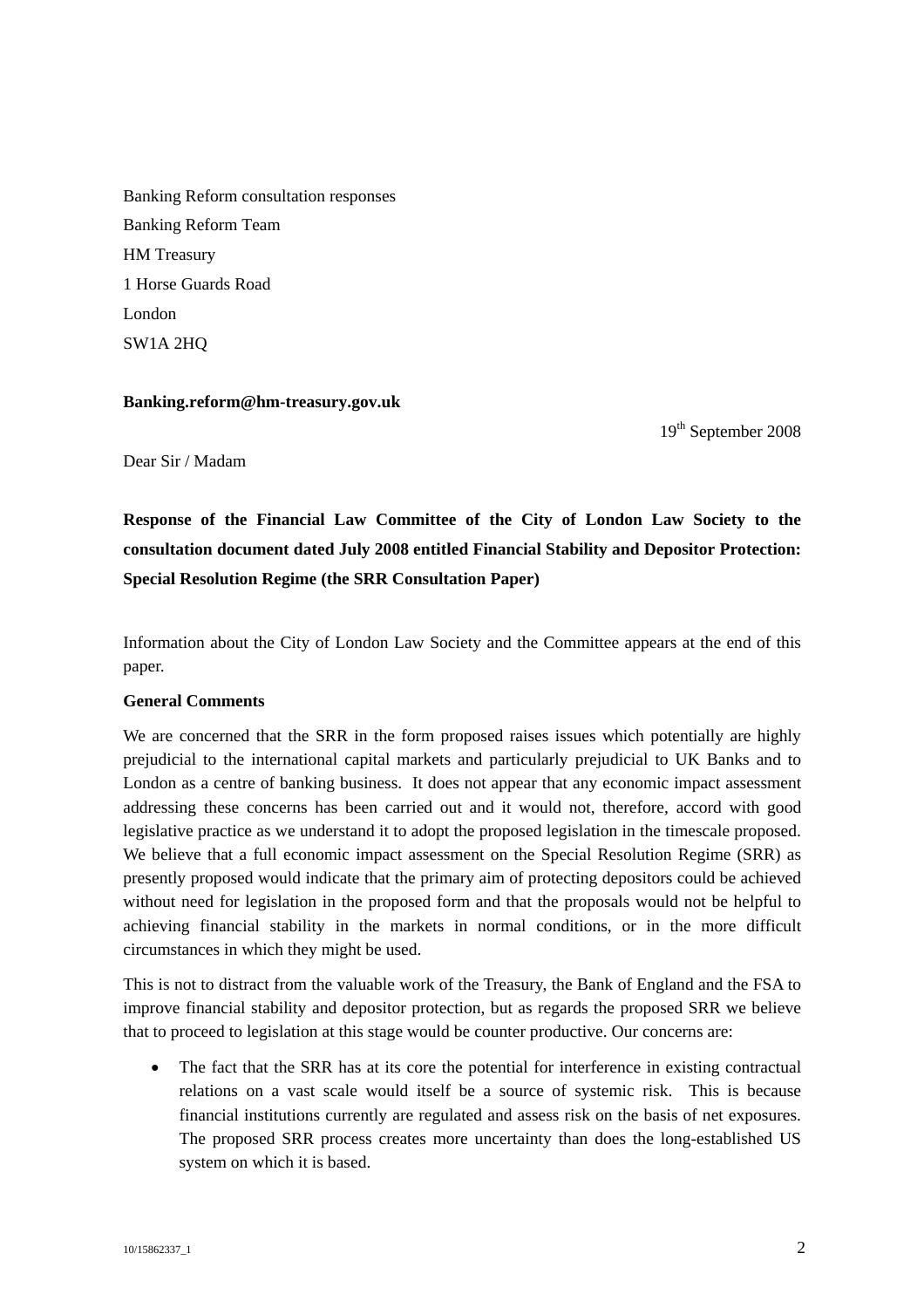- If financial institutions and regulators continue to use the existing basis of risk assessment, then they would suffer erratic exposures to any institution to which the SRR was applied as a result of the "cherry-picking" of assets (leaving behind liabilities) which is permitted by the proposed legislation (except for a very limited class of "Qualifying Financial Contracts"). Exposures could become gross as a result of this process and in any event are made unpredictable. This unpredictability affects all financial institutions which are potentially subject to the SRR process, even though they may be in good financial health, since that situation may change.
- If prudential provision or regulation were to be changed to reflect the impact of the proposed legislation, then exposures would be measured to a large extent on a gross basis. In that event, the availability of funds in the interbank markets may become limited and the cost of funds for affected institutions could rise. There is even a risk that this could affect the attractiveness of London as a financial centre, if other regulatory regimes and legal systems are comparatively more predictable.
- The proposals on SRR do not necessarily contribute to furtherance of the aim of protecting depositors and therefore should only be adopted if they have been fully demonstrated to be beneficial to financial stability.
- In addition, as drafted, the proposed SRR regime does not fully respect the requirements of European Community Law as regards financial collateral, market charges and system charges, all of which are intended to protect financial stability and which the UK is bound to comply with.

We see two possible ways forward, which are not mutually exclusive:

- Concentration on improvement in the protections for depositors as to amount and time of payment and the ways in which this could be funded within the existing regime. This is the recommendation of the Insolvency Law Committee of the City of London Law Society, whose submission we have read in draft, and we agree with the general position taken in that paper. We too would recommend further consideration of the possibility of achieving the principle objectives of reform with a more limited adjustment to the depositor protection arrangements thereby reducing the impact of such a potentially destabilising change being introduced at haste without sufficient consideration by all affected parties. This work can proceed whether or not the proposed SRR regime is taken forward.
- Taking the time to amend the proposed SRR regime in such a way that it avoids the extreme level of uncertainty of the present proposals, provides a legal framework which is in accord with net exposure regulation, allows parties to predict their exposure and accords with legal requirements on financial collateral, market charges and system charges. The aim should be to provide more, not less, certainty for market participants than does the comparable US regime. The amended proposals should be subject to consultation on their economic impact to confirm that they do not have adverse effects or disproportionate costs for market participants.

We would not recommend adoption of the SRR legislation in the form proposed.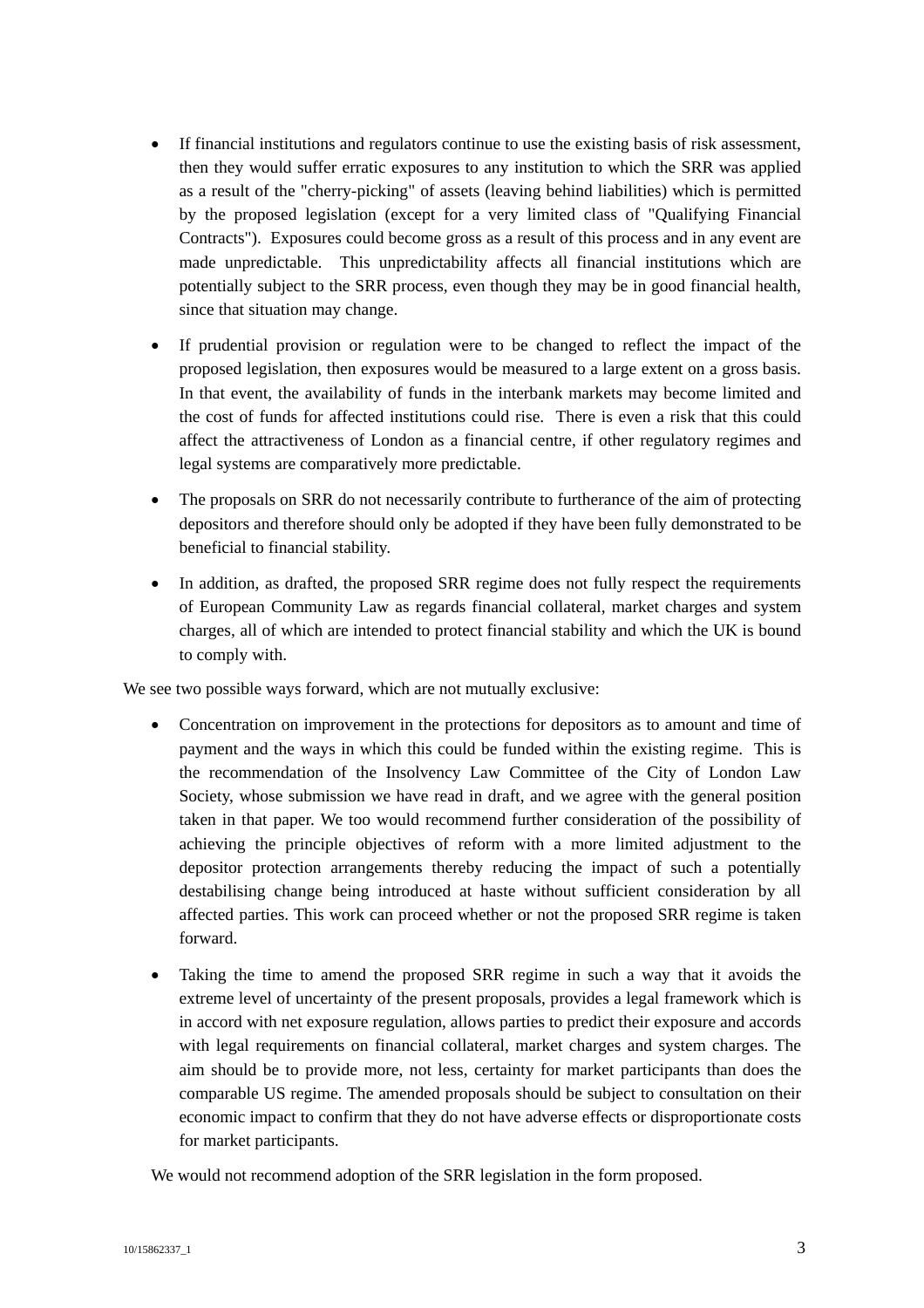### **Legal Analysis Overview**

The potential upsetting of property rights and of parties' freely negotiated contractual positions means that persons entering into agreements with banks will not be confident that their assessment of risks or remedies should those risks materialize can be relied upon.

In particular:

- the ability to force a transfer of a Bank's assets and liabilities to a successor entity means that counterparties who are subject to the transfer can have no certainty about the party with whom they are doing business. Counterparties must be free to rely on their contractual protection in that event;
- the position of counterparties who are left behind following a partial transfer when the good parts of the Bank are transferred away will be materially worse than it would be if no transfer occurs. Counterparties should be entitled to rely on their contractual rights in that event;
- any risk that set off and netting might be ineffective raises uncertainty. All set off and netting arrangements should be respected in respect of entire transactions and entire relationships (including with affiliates) for proper use of capital and economic efficiency.
- the ability to rewrite or ignore contractual provisions or to impose new ones means that new risks are introduced when providing capital or liquidity to a Bank.

We understand that the regime in the United States for dealing with a failing bank addresses these concerns by providing that there is no interference with contractual rights other than (i) a stay of action which may be as short as one day and (ii) the ability to repudiate contracts which are burdensome (but only with respect to all contracts with that counterparty (or its affiliate) and further providing that any transfer of contractual rights must extend to all contracts with that counterparty (or its affiliates). This "whole relationship" protection is central to the effectiveness of that regime.

We very strongly recommend that any new regime in United Kingdom respects contracts and relationships at least to a similar extent as in the United States. The public interest in a stable and efficient banking system is not promoted by legislation which increases risk and uncertainty. This legislation does that.

Failure to address this is likely to lead to increased cost of doing business, a worsening of the position of UK Banks, and a movement to deposit taking to more favourable regimes (relying on EU passport or the movement of operations to a non-UK subsidiary subject to a different lead regulator to continue to operate) thereby inflicting unnecessary damage and producing a result which cannot be in the interests of the public.

We have set out below some more specific comments on areas of particular concern regarding the proposed regime which we hope illustrate some of the practical aspects of risk associated with the proposed reform as they affect banking law and legal aspects of the operation of the banking markets.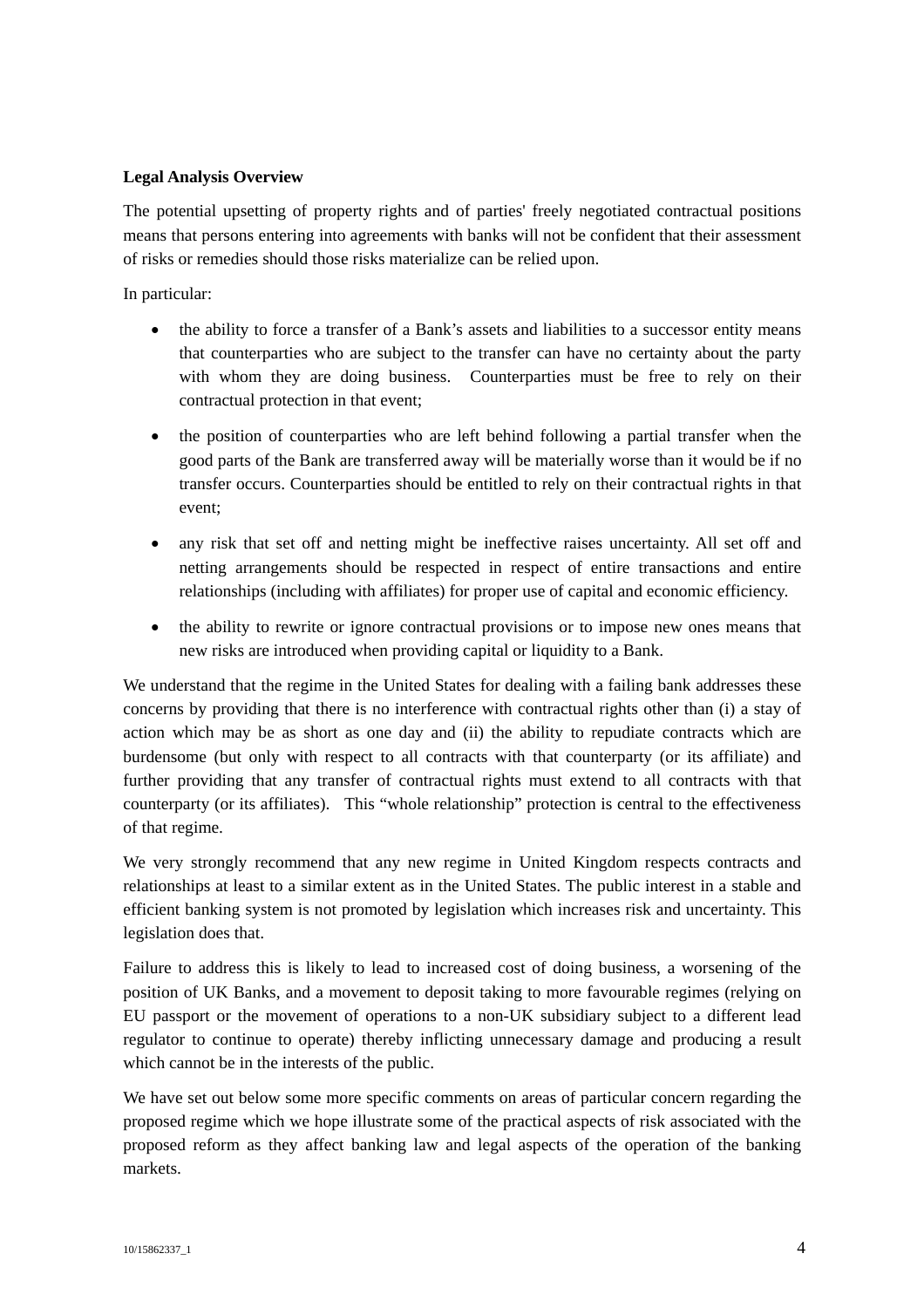Given the high level of these concerns we did not consider that it would helpful or meaningful to offer detailed comments on the drafting of the proposed clauses at this stage.

# **Specific Comments**

In addition to the general comments made above we have a number of specific comments on the proposals.

# **1 Entry into SRR**

The SRR gives the Authorities a very wide range of powers. It is important that the financial markets have confidence that those powers will only be exercised in circumstances where it is clearly in the public interest to do so. To better achieve this we suggest the following changes should be considered.

1.1 There should be a test at the time of entry that there is a likelihood that the use of the SRR is not only for a proper purpose but likely to be effective:

To commence the SRR it is only necessary that a (i) bank should be failing or likely to fail its Threshold Conditions; and (ii) it is not reasonably likely that, absent the use of the SRR, actions will be taken to enable the bank to satisfy the Threshold Conditions.

While the exercise of the power thereafter is subject to the conditions set out in Section 8, there is no test that the use of the SRR itself is likely to achieve its objectives. Given the extraordinary wide powers involved in the SRR there is a case for arguing that there needs to be a likely public benefit sufficient to justify the use of the SRR as a condition to it being invoked.

Accordingly, we suggest that there should be a further condition to triggering an SRR namely that the utilisation of the SRR is necessary either to (i) protect and enhance the stability of the financial systems of the United Kingdom; or (ii) to protect and enhance public confidence in the stability of the banking systems of the United Kingdom; and, (iii) in addition, that in either case the SRR can be expected to contribute to the achievement of that aim and to the protection of depositors.

This is in line with the objectives to be satisfied in the operation of the stabilisation tools (Para 2.16 and Section 7) but unless these are reasonably likely to be satisfied it is not clear why the SRR apply at all.

The conditions for triggering the SRR should not include all of the objectives. In particular Objective  $4 -$  "to protect public funds" should not be a sufficient grounds to trigger the SRR: that would, in effect be give preference to public bodies over other creditors in every respect.

- 1.2 The reference to "failure to meet the Threshold Conditions" should make it clearer that it relates only to conditions 4 and 5 as none of the other conditions in Schedule 6 of FSMA are relevant.
- 1.3 The Specific Conditions as drafted raise a degree of uncertainty which may cause difficulty for the operation of the SRR.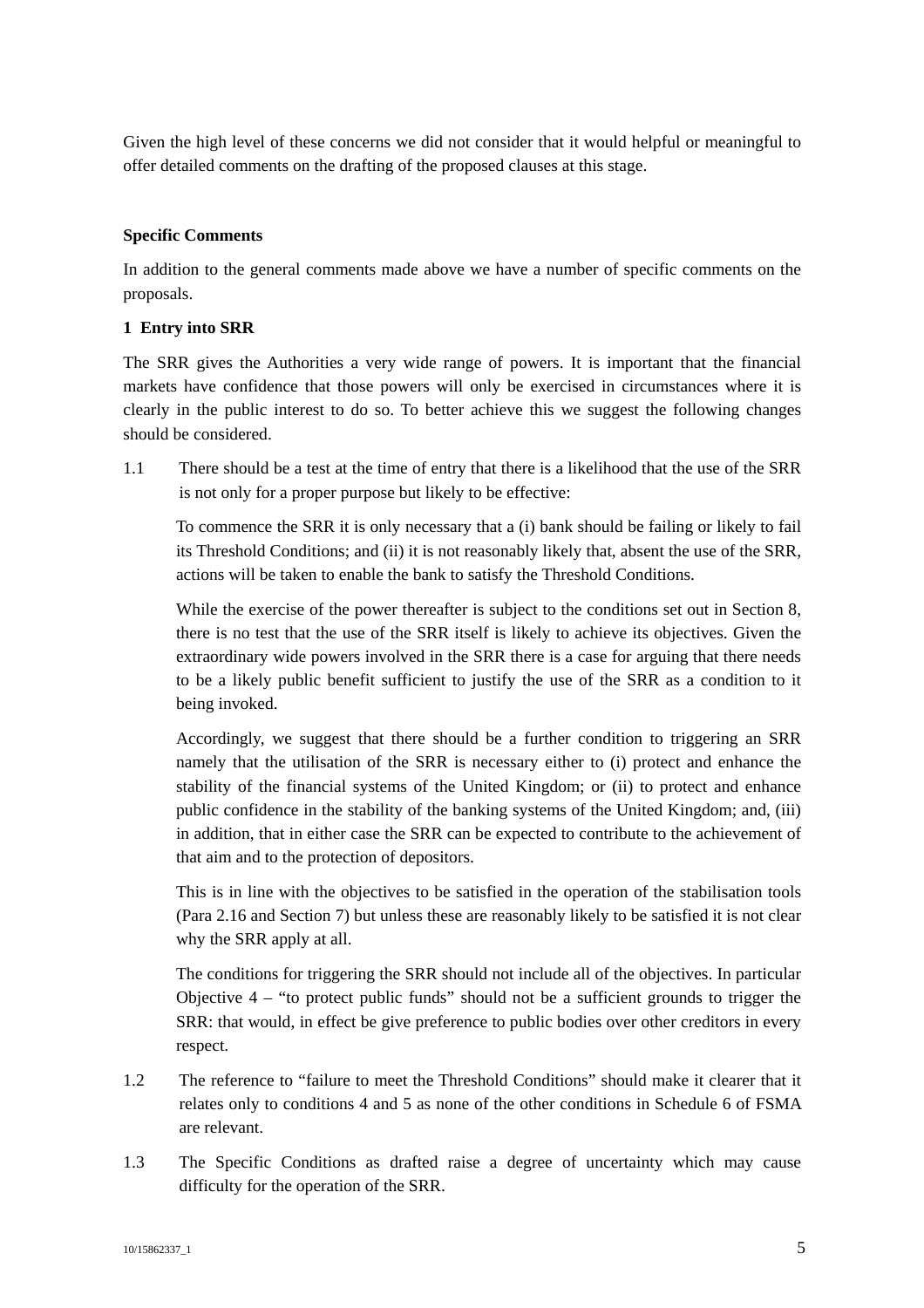Condition (A) (Clause 8 (2)) says that the exercise of the power is "necessary" but does not make it clear what is necessary for. We would suggest that the word "necessary" would be interpreted to mean "an essential condition for the achievement of a purpose or objective". If that is correct then presumably the purposes are those set out in (a)  $-(c)$ . In which case the use of the language "having regard to the public interest" raises a question – is it a qualifier to the word "necessary" or is it an additional test that there must be some public interest in the outcome?

It is also not clear as to the status of purpose (c) "the protection of depositors". Is that a separate purpose so that even if the matter does not affect public confidence on financial stability then the SRR can still be utilised? By definition there is no public interest in that result. We fail to see why the powers of the SRR should be utilised in such a case and would assume a Bank Insolvency would be appropriate.

We do not consider that it should be a separate purpose and the word "or" should not be used at the end of Clause 8 (b). It should be made clear that it is an additional condition for the SRR to apply amended as suggested at 1.1 above.

#### **2. Governance of the SRR**

It is not clear what role, if any, the courts will have in the governance of the SRR. Of course speed in the initial use of the SRR may be critical to its success and it is understandable that the initial implementation of the SRR should not be made subject to unnecessary delay or uncertainty. However, after the initial phase there may be a prolonged period where rights of many persons could be affected or subject to indefinite moratoria and where it seems that decisions will be made by the Bank of England without supervision of either a creditors committee or the court. There may well be issues arising in the conduct of the SRR where there is at least a risk of perception of conflict of interest between the authorities and other stakeholders and the absence of a role for the courts leaves the authorities open to claims of abuse. This is particularly the case in dealing with the affairs of the residual bank after a partial transfer to a third party or a bridge bank.

It is suggested that the operation of the SRR as it affects the affairs of a residual bank in the Special Bank Administration Procedure (BAP) should be subject to the supervision of the courts and we agree that the Special Bank Administrator should be an officer of the court (question 3.30). Creditors and stakeholders would have access to the courts even if there is no creditor committee. Setting out a clear role for the courts will reduce the risk of successful challenge through judicial review.

This is not intended to remove the ability of the Bank of England to control the affairs of the residual bank but would provide a degree of independent scrutiny in the absence of a creditor committee.

The Bank Insolvency Procedure (BIP) is operated through the courts so it would seem consistent for the BAP Regime to operate similarly.

### **3. Partial Transfers**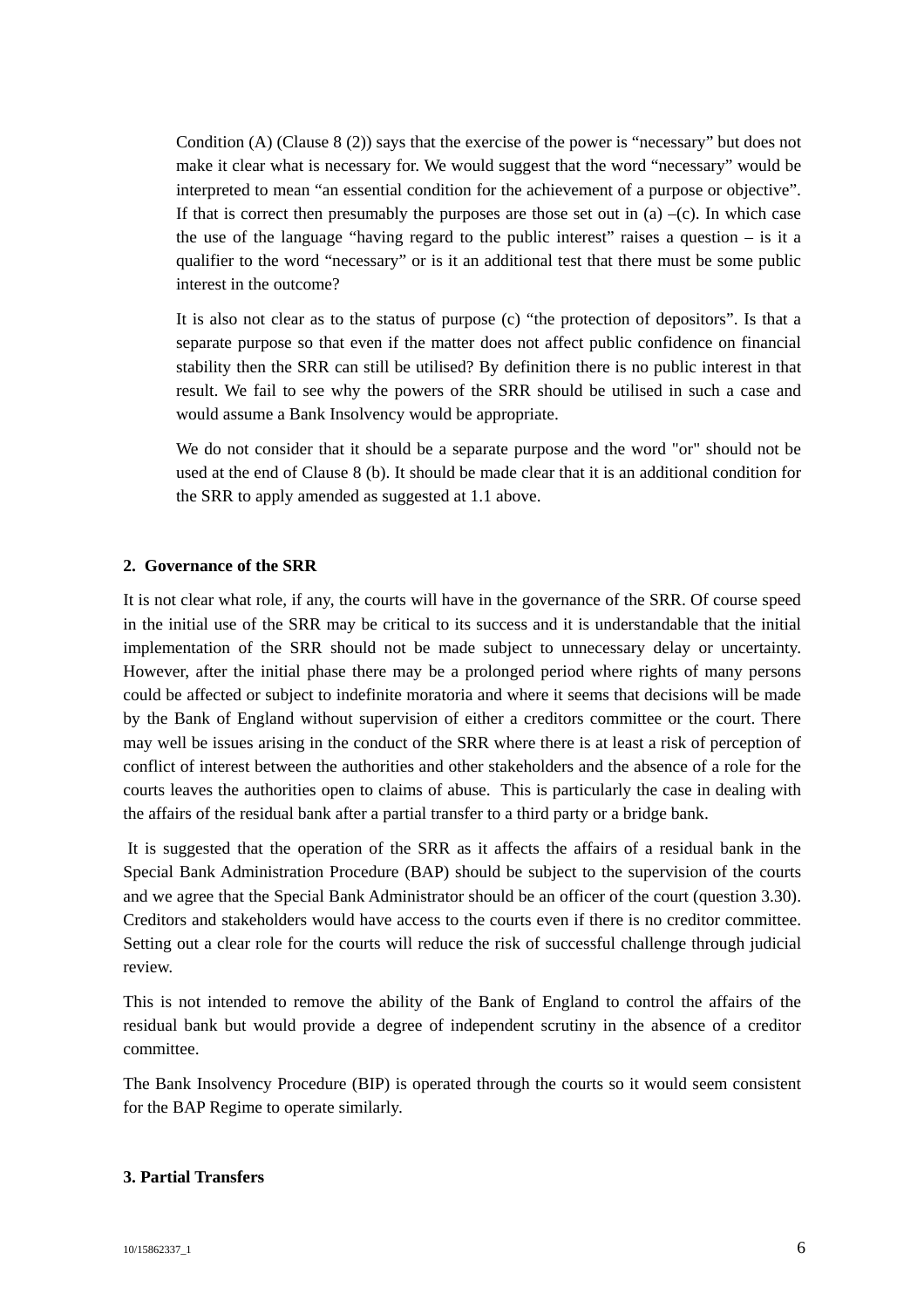It is understood that the SRR may require a partial transfer leaving some of the assets of a bank behind in the residual bank. Further, in order to induce a purchaser to take on liabilities of the failing bank (in particular the liabilities to depositors) it may be necessary to transfer across the better quality assets with those liabilities leaving the residual bank with a worse position than before transfer occurred. Whilst this enhances the prospects of the success of the SRR in achieving its primary objectives it leaves creditors and stakeholders of the residual bank potentially in a worse position.

It is in particular in the area of partial transfers that the greatest difficulties arise and the most careful consideration is required (see FMLC Issue 133 Legal Assessment of the Safeguards that are Necessary for a Special Resolution Regime – 30 July 2008 available at *www.fmlc.org*).

Key issues are:

- 3.1 What types of SRR can a partial transfer apply to? Is it restricted only to a transfer to a bridge bank and not to a share or asset transfer to a third party? Could it also apply to a situation where a bank is subject to temporary public ownership? As Residual Company Creditor Compensation is only available for a sale of a bridge bank (or possibly for on sale of a bank subject to temporary public ownership) it would seem that partial transfers should be restricted only to transfers to a bridge bank as there may never be an on sale for a nationalised bank.
- 3.2 The ability to move assets and liabilities post creation of a bridge bank raises the possibility that the residual bank's position may be worsened (by moving assets to the bridge bank). This creates ongoing and potentially unlimited uncertainty for the residual bank and its creditors and stakeholders. Consideration should be given to limiting the circumstances in which these transfer can occur, specifying the purposes for which they can be made, imposing a final cut off date beyond which they cannot be made and establishing fair value for the transfer.
- 3.3 The possibilities that the effect of cherry-picking would have a domino effect on counterparties facing unexpectedly high exposures must be assessed, given that prudential regulation currently proceeds on the basis of net exposures. Alternatively, the cost of a move to assessing risk on the basis of gross exposures should be assessed, both as regards availability of funds and cost of funds.

We also note the suggestion that guidelines could be used to provide greater clarity in this area. Such guidelines would not be legally binding and also would be subject to change by relatively easy process. This would not provide the sort of certainty which would be needed for banks or regulators. Nor would it be possible to give firm legal opinions on the likely position in the event that the SRR was applied on the basis of non-binding guidelines.

# **4 Residual Creditor Compensation:**

It is not clear which creditors of the residual company will participate in the Bank Resolution Fund – is it the creditors at the time of the initial transfer based on their exposures at that time or is it the creditors in the subsequent insolvent liquidation of the residual bank based on the claims admitted into the insolvency? What will happen to any surplus in the Bank Resolution Fund – will this be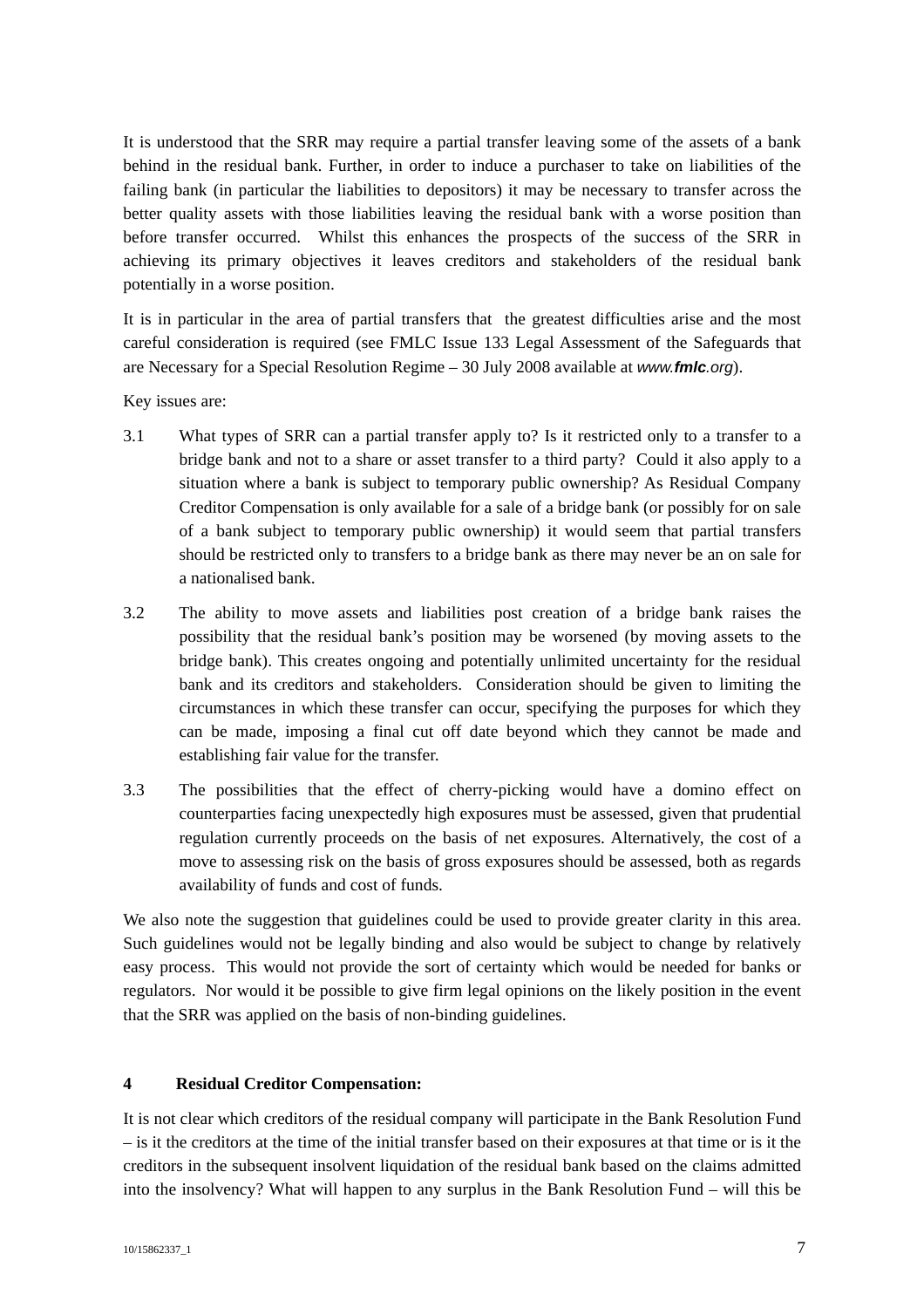available to subordinated creditors and shareholders in the residual bank as proceeds of liquidation available for distribution? Para 3.134 seems to indicate that this would be the case but clarification would be helpful. Costs of resolution would be a matter which the creditors may have an interest in (particularly if the costs of advisor services procured by the authorities are to be borne by the creditors and not the authorities (Para 3.137). There is no reason why the creditors committee or the court should not have a role in approving these. There is no reason why the bank resolution fund should not be available where there has been temporary public ownership but costs may include cost of equity provide from the public purse.

### **5. Set Off and Netting:**

The correct treatment of set off and netting for credit exposure and capital adequacy purposes is essential. This means that legitimate expectations that set off and netting will be available must be upheld. The current proposals to address this are inadequate and create expense and uncertainty and disregard the regulatory importance of these arrangements.

It is proposed that a list of Qualifying Financial Contracts (QFCs) be created and updated which would qualify for protection from cherry picking. It is very likely that such a regime will result in legal advisors being asked to opine frequently on any transaction where set off and netting may be relevant to the parties expectations as to whether the particular transaction is a QFC and that transactions which are not clearly QFCs will become impossible to do except at additional cost. This creates an additional business expense and limits creativity as new transactions or structures cannot be economically implemented until they are added to the QFC list. This also disregards the importance of set off and netting more generally and in particular its importance in the operation of capital adequacy measurement. It is suggested that a better approach would be either (i) to require that the entirety of a banking relationship be transferred without cherry picking where it is subject to a financial market master agreement (see FMLC paper at para 4.14). We understand that this would also reflect the position in the United States which are generally considered to be sufficiently widely drafted so as to prevent cherry picking in virtually all commercially arrangements which are subject to set off and netting on close out under a master netting agreement (see section  $1821(e)(9)(a)$  of the US Federal Deposit Insurance Act) or (ii) irrespective of whether or not an arrangement is a defined QFC to provide that where the regulatory authorities of the relevant counterparty allow the position to be reported on a net basis then the authorities cannot cherry pick the arrangements so as to interfere with that netting. This would at least ensure that the regulatory authorities are supervising the counterparties to the bank on a correct basis. This would also address the structured finance concerned raised in Para 3.76.

The consultation paper at para 3.74 very significantly understates the importance of this issue to third parties dealing with a bank. The fear expressed by the authorities of manipulation by counterparties to fall within the protection against cherry picking is not proportionate to the economic consequence of potential disruption to the ability of banks to contract with those counterparties on economically efficient terms.

There is reference in the Consultation paper to the operation of the QFC concept in the United States. It should be borne in mind that the overall result in the USA is effectively the same as our proposals for change given above.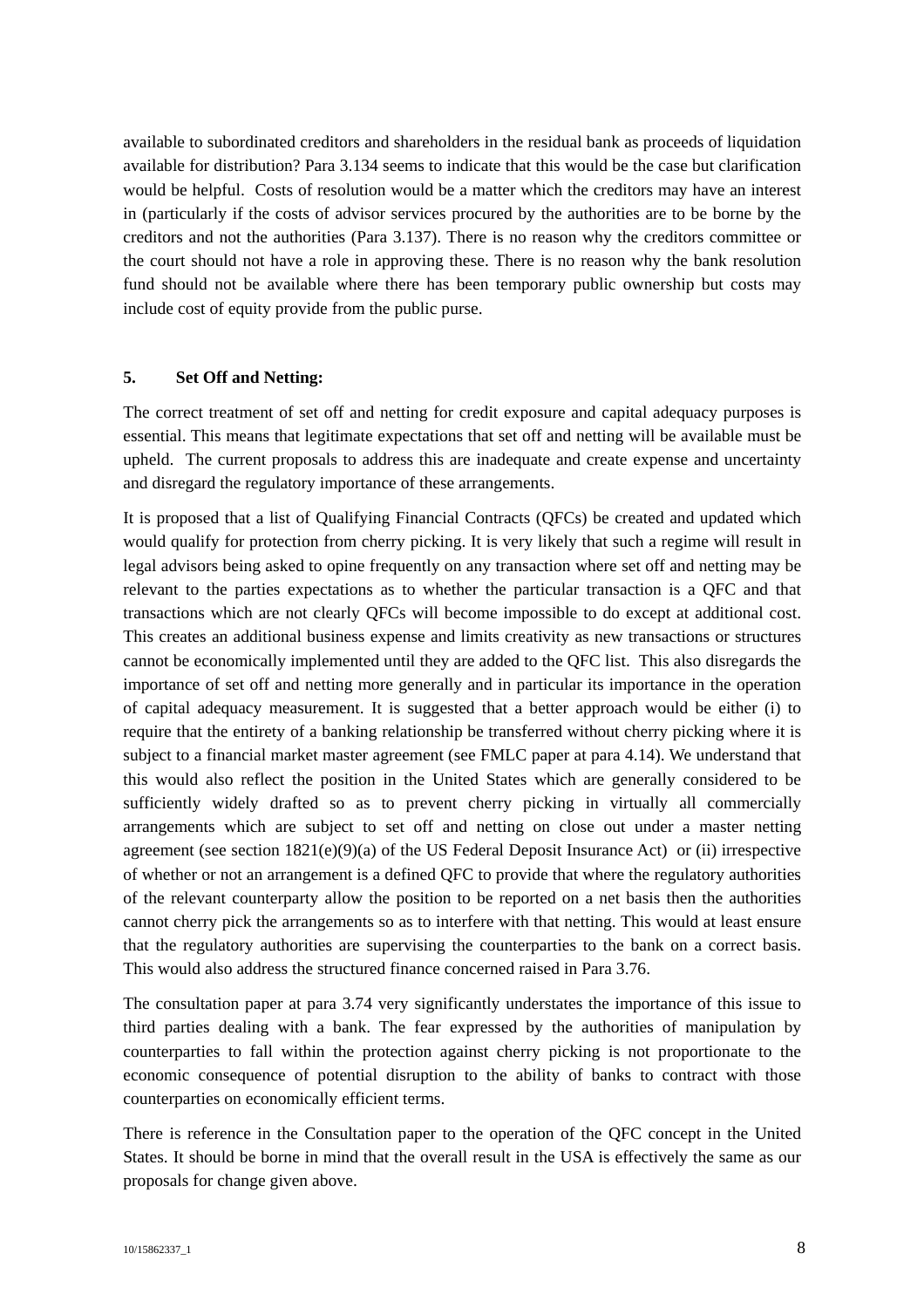We would also point out that in the consultation papers issued in connection with the proposals relating to Market Contracts under part 7 of the Companies Act 1989 there is a discussion of the definition of "non-eligible investment products" whuich expressly recognizes that a definition based on a list is inappropriate "*as such a list could become out of date quite rapidly and potentially stifle market innovation. We expect the FSA would consider such matters as part of its usual ongoing supervision.*" Exactly the same argument applies to any attempt to create a specific list of QFCs.

#### **6 Ipso Facto Clauses and rewriting of contractual terms**

It is not clear if the legislation will purport to restrict clauses that will give rise to termination rights because of the failure of the bank or the change of identity of the counterparty. The draft legislation appears to restrict itself to preventing automatic termination clauses operating by reason of the transfer itself. It is suggested that there should be no restriction on counterparties being free to include effective clauses in their contracts permitting termination or other rights to arise by reference to facts relating to the credit or identity of their counterparty. There should be no restriction on those clauses being fully effective and enforceable (subject possibly to a short and specifically time limited stay). This would be comparable with the equivalent provisions in the United States. (US FDI Act sections 1821(d)(12), 1821(n)(4)(H) and 1823(c)(2)(C)).

#### **7. Security Interests**

It is suggested that the only security liable to be ignored on the SRR (but of course which would be recognised on any subsequent insolvency) would be a floating charge over all or substantially all of the assets of the bank (whether or not crystallized) where the assets in question were the subject of a transfer. In effect the bridge bank or purchaser would take free of the charge as if it had not crystallised and the disposal was made under the chargor's license to deal free of the charge. The purchaser would not be bound by the charge. This would not prejudice a holder of a floating charge over all of the assets of a bank where the shares were transferred under the SRR.

It is important not to restrict the effectiveness of floating charges over specified pools of assets (e.g collateral for liquidity lines) which must remain effective and (if crystallised) would bind purchasers of assets from those pools. Counterparties must be confident that those pools and their security over them will at all times be recognized: the position of such floating charges should be clarified.

In addition, it must be stated that market charges, system charges and security protected by the financial collateral legislation will be protected. This accords with EU law. Many such charges take the form of floating or fixed charges over specified pools of assets. We have separately recommended that, because of the risks of recharacterisation of charges purported to be fixed but over substitutable assets, the protections afforded by the financial collateral legislation should be extended to cover floating charges over pools of assets in the nature of financial collateral.

#### **8. SBAP**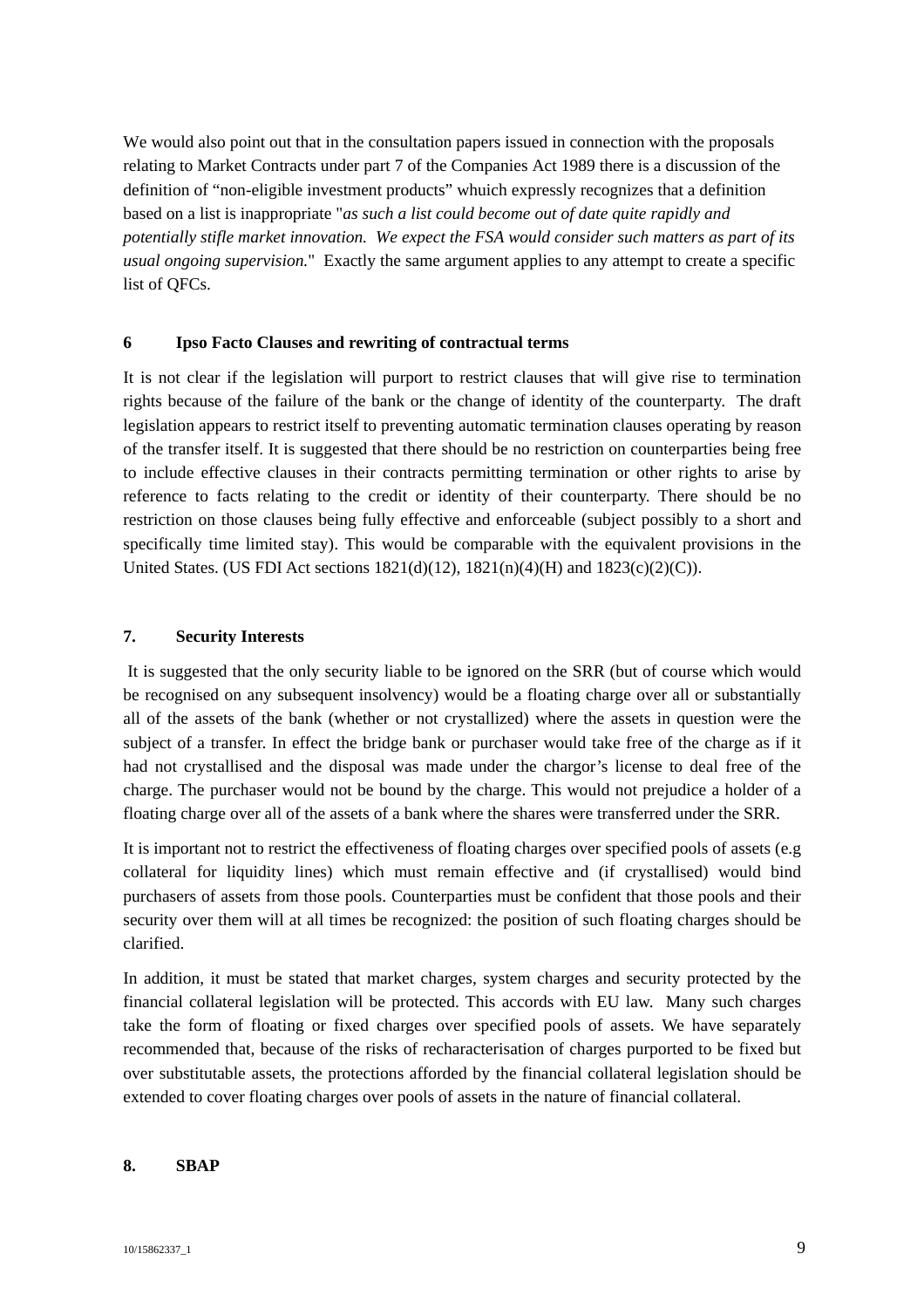The main benefit of the SBAP is to ensure that there is a smooth transition across to the bridge bank by ensuring continuity of services to support the operations of the bridge bank and possibly to effect subsequent transfers where it subsequently becomes apparent that the assets (or liabilities) transferred are not all of that is required to achieve the objectives of the bridge bank. However the creditors of the SBAP also have a legitimate interest in its affairs and (subject to the overriding purpose of effecting the resolution) need their interests to be properly protected. The proposals as currently formulated do not do this adequately:

- 8.1 Whilst the paper suggest that there may be a number of secondary objectives (Para 3.91) it omits a key one which is to try to ensure that the bank becomes subject to a full winding up as soon as reasonably practicable and (subject to the proper operation of the SRR) to maximise the return to stakeholders on that winding up. This should be specified as an objective in itself.
- 8.2 The paper suggests that the appointment of a Special Bank Administrator be made by the court (Para 3.97) it therefore seems consistent to give the court an ongoing role in monitoring the activities of the Bank Administrator who should be an officer of the court. This is preferable to having the appointment made by the Bank of England with their overall direction and a reduced role for the court (ruling on disputes).
- 8.3 It is suggested that a moratorium be imposed in the SBAP. It is proposed that no enforcement of security may be made without consent of the Bank of England (Para 3.104). This is far more severe than the moratorium in a comparable US bank restructuring which can be as little as one day. At the very least this should be replaced with a provision that the consent of the court alone would be sufficient but of course the Bank of England would be able to make representations to the court. The residual bank has no long term future and is not a viable going concern so secured creditors should not lose their enforcement rights where a court consents.
- 8.4 The duration of any moratorium must be constrained. In an administration it is limited to 12 months (with an optional extension with the consent of the court for a further 6 months) there should be no reasons why a longer period is required in the SBAP and to be comparable to the USA regime it should be much shorter (45-90 days).
- 8.5 Unlike the proposal in Para 3.108 the Special Bank Administrator should be answerable to the court (not just the Bank of England) and it would not be appropriate for the Bank of England alone to modify the objectives without court supervision.
- 8.6 The suggestion that a special bank administrator may be able to disclaim onerous property outside of a liquidation (Para 3.111) would not be appropriate unless all of the protections affording in a liquidation to the affected third party were also available. Further such repudiation must be with respect to all contracts with that counterparty and its affiliates or they all must be left intact. (see US FDI section 1821 (e)(11) In the US the period for repudiation is limited to 180 days and damages must be paid by the FDIC for such repudiation (FDI section 1821(e)(3)).
- 8.7 It is suggested (Para 3.111) that there would be no creditors committee and that the Bank of England would fulfil that role. As the Bank of England has many different roles (including potentially as a creditor of the residual bank) this places the Bank in a position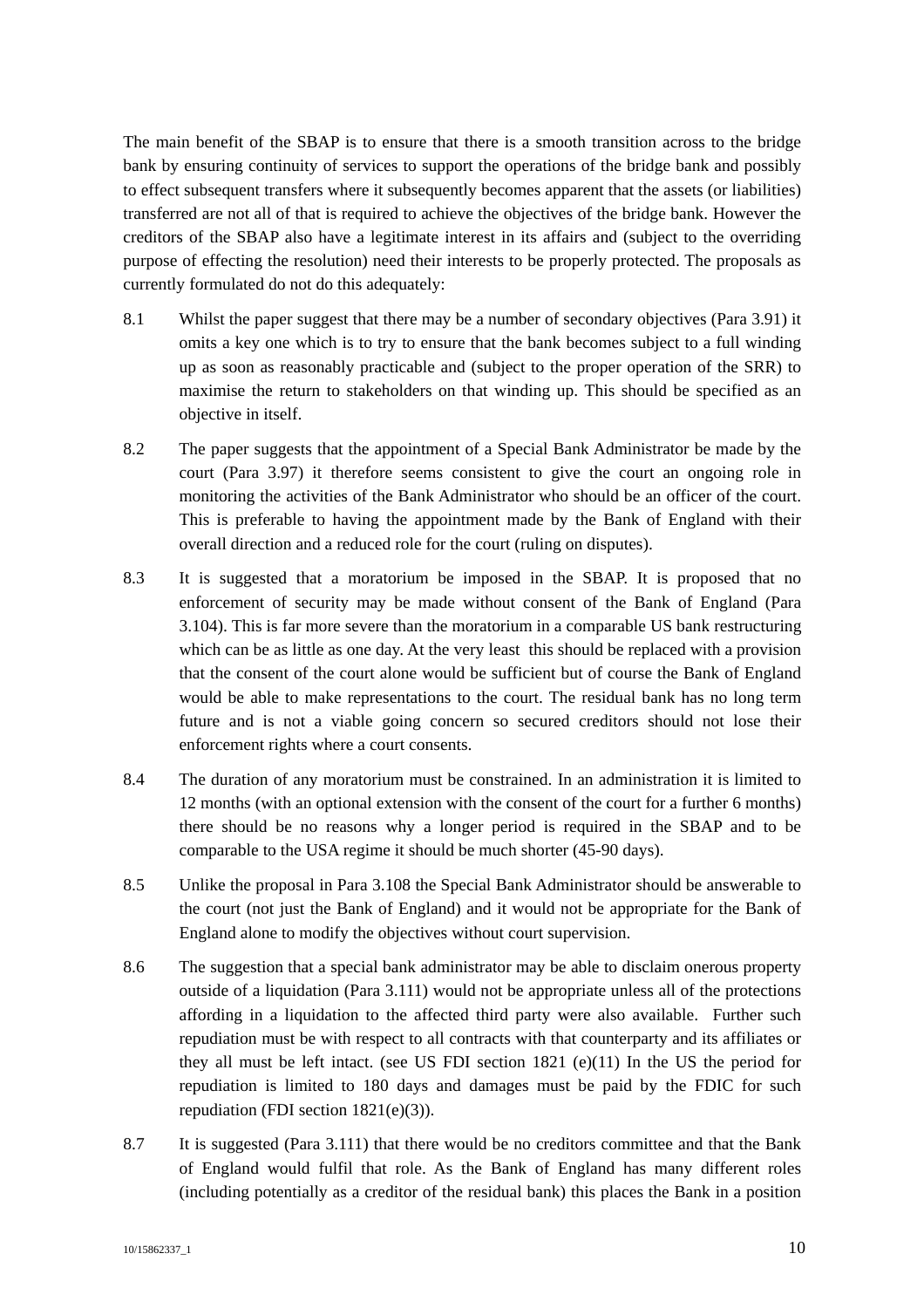of perceived and possibly actual conflict. There is no reason why a creditors committee cannot be formed and if the court had overall supervision of the process the creditors would have standing. This would not diminish or restrict the Bank of England's position which would be given weight be the court particularly where the Bank of England was acting to promote the objectives the SBAP. The Bank could have a residual power to prevent to prevent disposals of essential assets without its consent.

- 8.8 In particular the creditors committee and the Bank of England should approve the special bank administrator's proposal.
- 8.9 The procedure should not be indefinite (Para 3.121). There should be a time limit which can be extended with leave of the courts. Creditors must have some process of bringing about an eventual liquidation.

## **9 Compensation Procedures:**

The proposal of using an independent valuer (Para 3.141) is problematic. Unless he has a high degree of protection from the authorities it will be difficult to find any credible valuer to take on this task.

#### **10. Groups**

The SRR only applies to the deposit taking institution in a Group. Where that institution is part of a larger corporate group there may be complex inter group arrangements in place. Paras 5.38 and 5.39 are very unclear as to how the SRR would impact on the wider group. Whilst an obligation to continue to provide operational service (presumably at fair cost) is not in principle objectionable in practice imposing a mandatory supply contract may be quite impossible to achieve on anything other than a consensual basis and any wider power to alter or nullify inter group arrangements is likely to be wholly impracticable and effectively unenforceable.

Where the group is not UK incorporated or the underlying contracts are not governed by English law, there will be major difficulties under private international law which, in reality, cannot be overcome on anything other than a consensual basis.

#### **Conclusion**

In short, we do not consider the adoption of the proposed SRR legislation in current form as in the interests of the UK and recommend against proceeding with its adoption. We agree with the view expressed by the BBA in its letter to the Chancellor of  $15<sup>th</sup>$  September 2008 that the proposed fast track timetable for legislation on the SRR carries unacceptable risks for banks and the UK economy generally. The legislation would require substantial amendment and rethinking to remove these uncertainties and to provide protection for security arrangements that are recognised in EU law as contributing to financial stability. Once that amendment had occurred, before being put to Parliament the complete draft, together with a legal analysis showing that its effects on legal certainty, would need to come satisfactorily through a full economic impact assessment of its